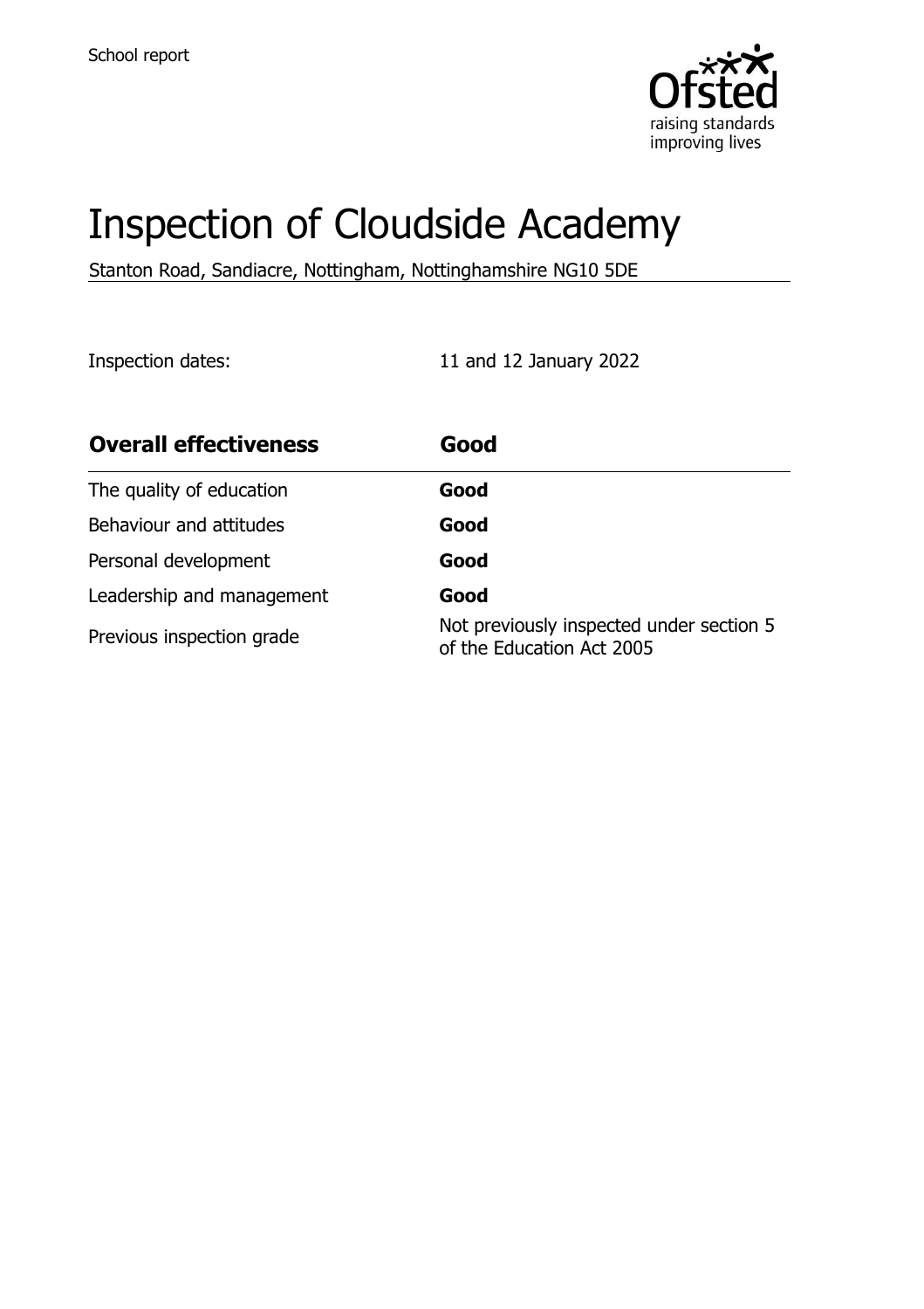

# **What is it like to attend this school?**

The school's values of 'greatness, responsibility, optimism, wisdom, tolerance and honesty' (GROWTH) are truly lived out at Cloudside Academy. This is a happy school where pupils feel safe. They are proud of their school.

The school has a calm and purposeful atmosphere. Pupils' behaviour is good. They said that bullying is rare. When it does happen, adults deal with it. They support everyone involved, so that it is less likely to happen again.

Pupils appreciate the varied experiences and opportunities the school offers them, for example the 'job shop'. As one pupil said, reflecting the views of others, 'We would never be bored in school.' Staff offer a wide range of opportunities, despite the limitations caused by the COVID-19 pandemic.

Most parents and carers are very positive about the school. They recognise the significant improvements that have been made in recent years. They appreciate the range of clubs and activities on offer. As one parent put it, 'Cloudside is a school that supports the emotional well-being of each child, along with high expectations of all the children.'

### **What does the school do well and what does it need to do better?**

Leaders, teachers and support staff strive to provide the best education for pupils. Leaders have carefully designed an ambitious curriculum. They ensure that the curriculum develops key concepts. For example, in history, pupils learn about chronology across all year groups. Leaders have identified essential knowledge the pupils need to learn. The COVID-19 pandemic has delayed curriculum planning in some areas, such as religious education.

Staff have raised the profile of books and reading across the school. Pupils read widely and often. They said that they love reading. Leaders have quickly identified, and are addressing, gaps in pupils' reading skills. They have introduced phonics to help pupils who have fallen behind in reading. Pupils in Year 3 are catching up with their reading.

Leaders have high expectations of all pupils. Staff are quick to notice and help when a pupil is struggling. Adults know the pupils well and give them the right support to achieve. Staff support pupils with special educational needs and/or disabilities (SEND) to make progress through the curriculum. Many parents recognise improvements in the provision for pupils with SEND.

Teachers and support staff are skilled in developing pupils' learning. They ask questions to check pupils' understanding in lessons. Leaders are developing assessment processes that check pupils' long-term learning in all subjects.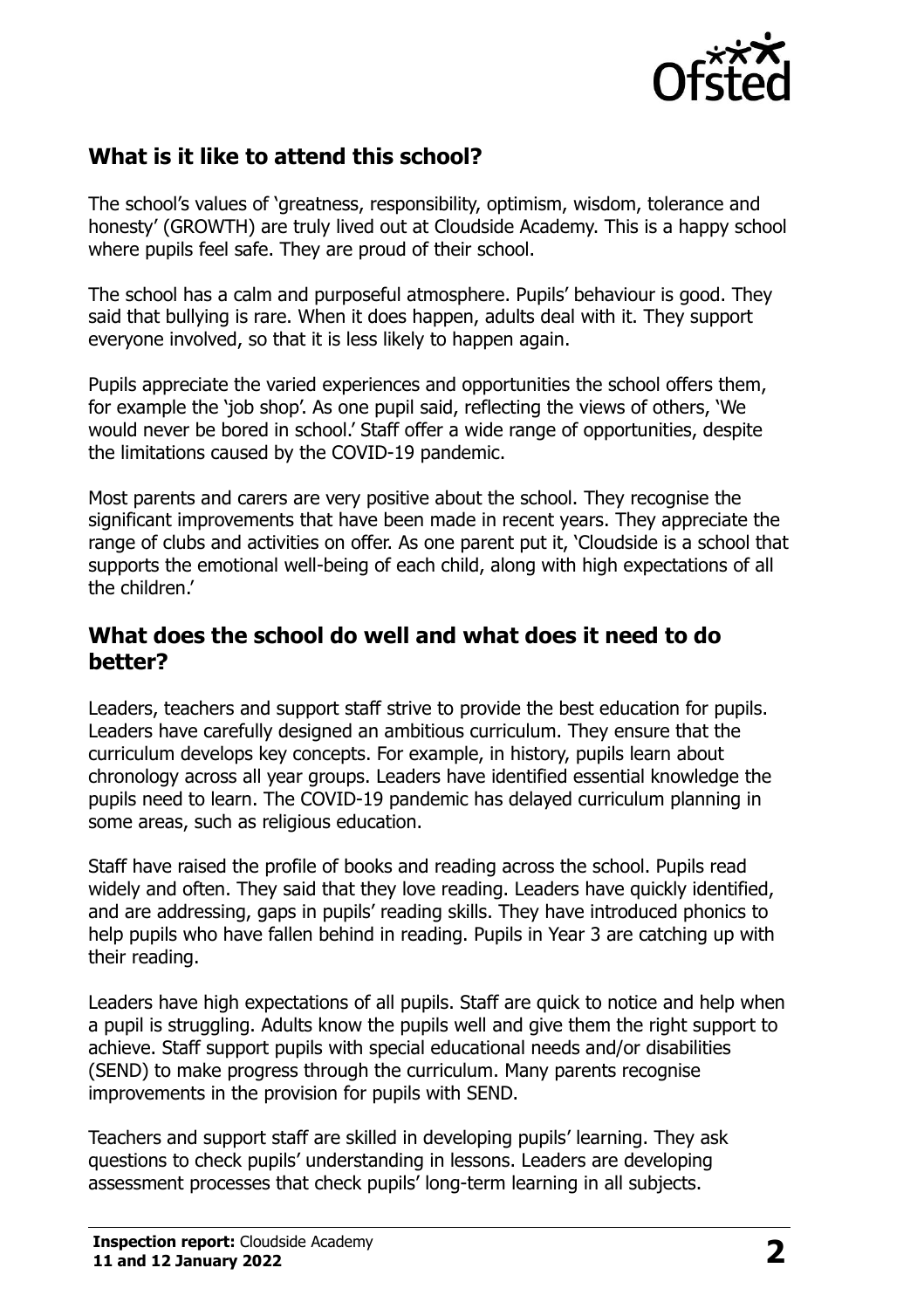

Pupils apply themselves well in lessons. The majority behave well. They take pride in their work. Leaders are addressing barriers to learning effectively. Staff, parents and pupils said that behaviour has improved significantly in the last two years. Exclusions are reducing. Attendance is improving. Leaders work with parents to improve pupils' attendance.

Pupils learn about different religions and cultures. They develop a sense of right and wrong and being fair and honest. Pupils understand the importance of respect.

Governors and trustees fulfil their responsibilities well. Trust officers, trustees and governors have provided effective support to improve the school. Staff enjoy working at the school.

# **Safeguarding**

The arrangements for safeguarding are effective.

There is a strong culture of safeguarding at the school. Staff know pupils well. They take swift action when they identify concerns about a pupil's welfare. They work with external agencies to provide additional support.

Leaders are aware of potential local safeguarding risks. They have adapted the curriculum to support pupils in knowing how to keep themselves safe. Pupils are taught how to report any concerns they may have for their own or others' safety.

The school has robust systems in place to monitor safeguarding. These systems make sure that recruitment is managed safely. Safeguarding records are thorough.

# **What does the school need to do to improve?**

#### **(Information for the school and appropriate authority)**

■ Teachers regularly check pupils' work. However, the effectiveness of assessment is variable in foundation subjects. Teachers do not check whether pupils have learned essential knowledge and concepts. Leaders should develop effective assessment methods in all subjects.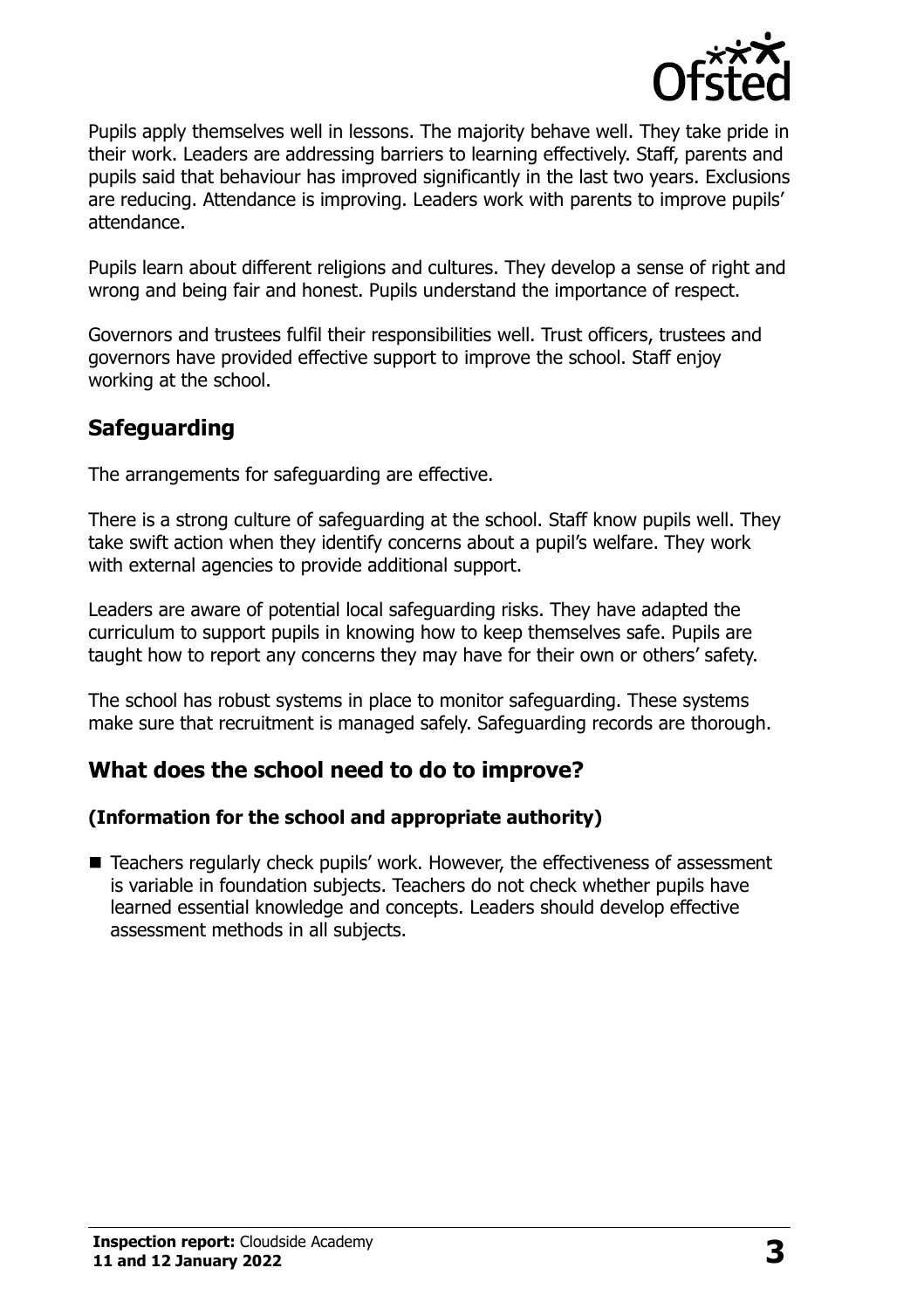

## **How can I feed back my views?**

You can use [Ofsted Parent View](http://parentview.ofsted.gov.uk/) to give Ofsted your opinion on your child's school, or to find out what other parents and carers think. We use information from Ofsted Parent View when deciding which schools to inspect, when to inspect them and as part of their inspection.

The Department for Education has further [guidance](http://www.gov.uk/complain-about-school) on how to complain about a school.

If you are the school and you are not happy with the inspection or the report, you can [complain to Ofsted.](http://www.gov.uk/complain-ofsted-report)

### **Further information**

You can search for [published performance information](http://www.compare-school-performance.service.gov.uk/) about the school.

In the report, '[disadvantaged pupils](http://www.gov.uk/guidance/pupil-premium-information-for-schools-and-alternative-provision-settings)' refers to those pupils who attract government pupil premium funding: pupils claiming free school meals at any point in the last six years and pupils in care or who left care through adoption or another formal route.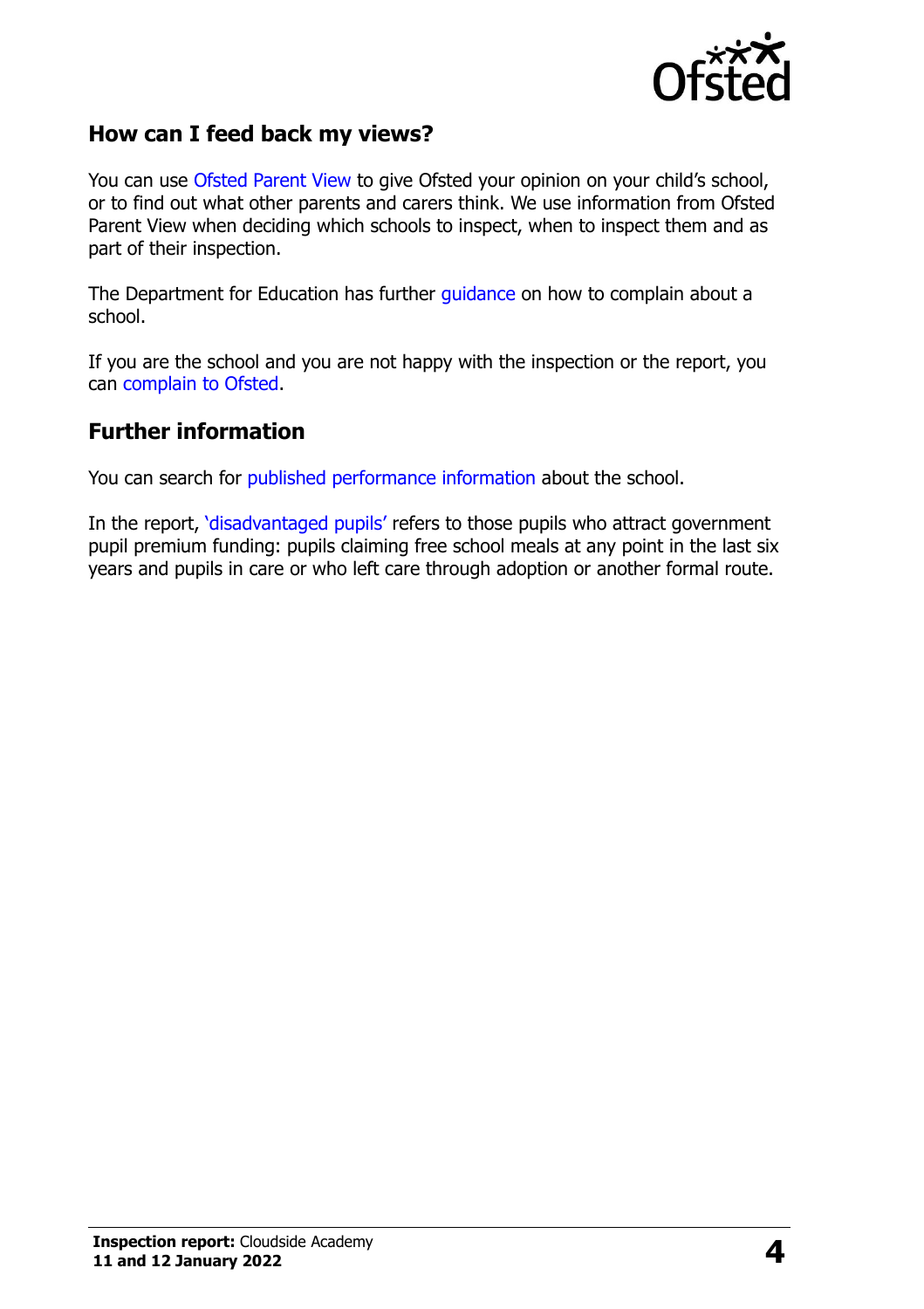

# **School details**

| Unique reference number             | 144612                                                                           |
|-------------------------------------|----------------------------------------------------------------------------------|
| <b>Local authority</b>              | Derbyshire                                                                       |
| <b>Inspection number</b>            | 10212022                                                                         |
| <b>Type of school</b>               | <b>Junior</b>                                                                    |
| <b>School category</b>              | Academy sponsor-led                                                              |
| Age range of pupils                 | 7 to 11                                                                          |
| <b>Gender of pupils</b>             | Mixed                                                                            |
| Number of pupils on the school roll | 259                                                                              |
| <b>Appropriate authority</b>        | Board of trustees                                                                |
| <b>Chair of trust</b>               | <b>Andy Buck</b>                                                                 |
| <b>Headteacher</b>                  | Nicola McIntyre (Executive headteacher)<br>Jodie Milson (Interim head of school) |
| Website                             | www.cloudsideacademy.co.uk                                                       |
| Date of previous inspection         | Not previously inspected                                                         |

# **Information about this school**

- Cloudside Academy converted to become an academy school in September 2017. When its predecessor school, Sandiacre Cloudside Junior School, was last inspected by Ofsted, it was judged to be inadequate.
- The school has been sponsored by L.E.A.D. Academy Trust since September 2017.
- The school does not use the services of any alternative providers.
- There have been many changes in the school's senior leadership team since the school became an academy. The trust has managed and overseen these changes.

# **Information about this inspection**

The inspectors carried out this inspection under section 5 of the Education Act 2005.

■ This was the first routine inspection the school received since the COVID-19 pandemic began. Inspectors discussed the impact of the pandemic with leaders and have taken that into account in their evaluation of the school.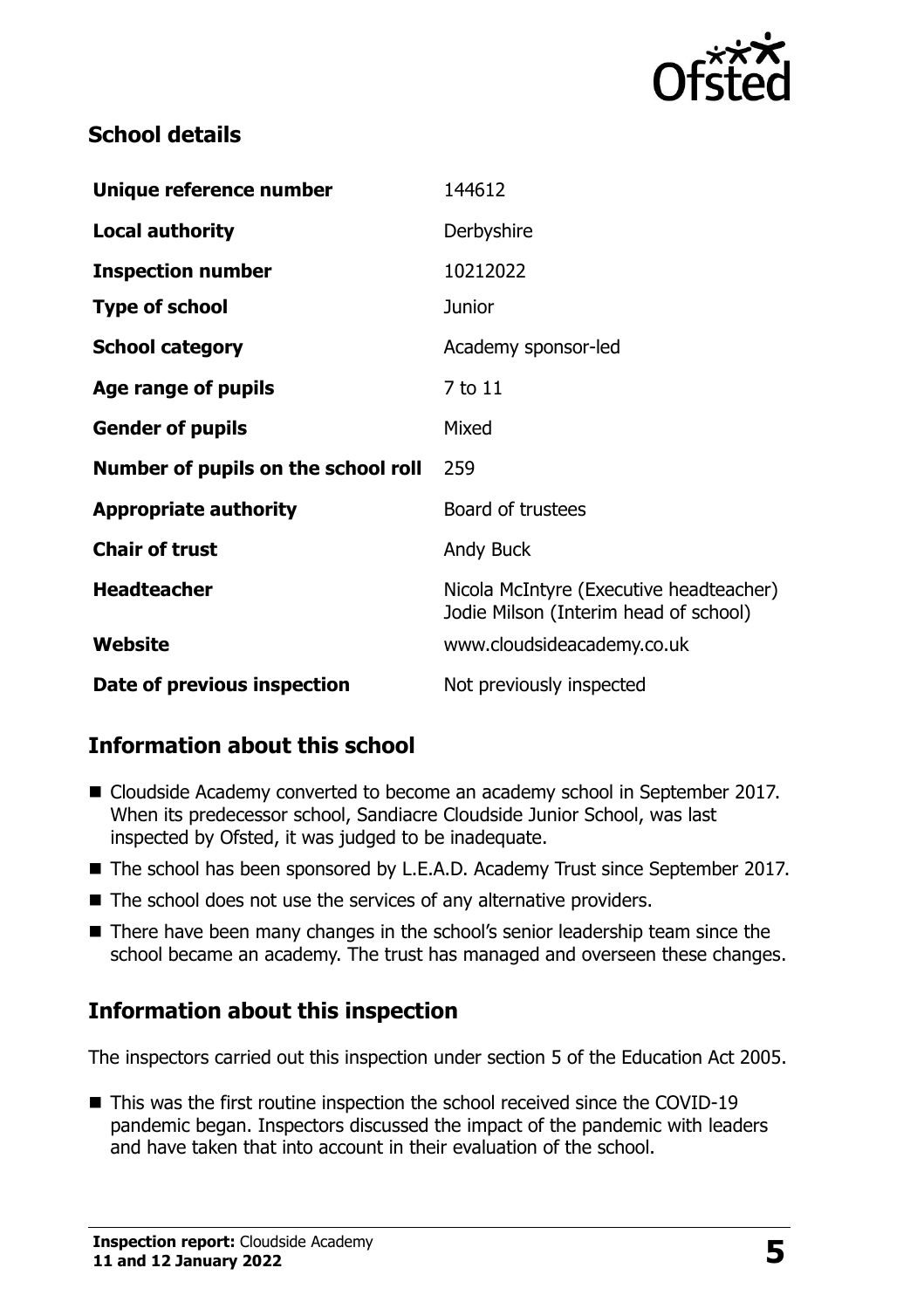

- Inspectors met with the executive headteacher, the interim head of school and other senior leaders. Inspectors met with members of the academy governing body, including the chair. They met with two trust officers.
- Inspectors carried out deep dives in these subjects: reading, mathematics, science, history and religious education. For each deep dive, inspectors met with subject leaders, looked at curriculum plans, visited a sample of lessons, spoke to teachers, spoke to some pupils about their learning and looked at samples of pupils' work.
- Inspectors visited lessons in other subjects. They looked at curriculum plans. They spoke to leaders about other subjects and reviewed samples of pupils' work.
- $\blacksquare$  Inspectors met with groups of pupils to talk about the quality of education and other aspects of school life. Inspectors met with a group of staff. They spoke with staff and pupils informally.
- Inspectors met with the special educational needs coordinator. They reviewed the school's SEND provision and scrutinised plans for individual pupils. Inspectors visited lessons, spoke with pupils and reviewed pupils' work.
- Inspectors met with safeguarding leaders and reviewed safeguarding policies and records. They scrutinised the single central record.
- Inspectors reviewed a range of documents. They looked at the school's website and the published information about the school's performance and policies.
- Inspectors observed pupils at the start of the school day, breaktimes and lunchtimes.
- Inspectors spoke with parents at the start of the school day. They considered the 37 views of parents who completed Ofsted's Parent View survey, as well as the 29 free-text responses received. They considered other correspondence received from parents. They reviewed 13 responses to Ofsted's staff questionnaire.

#### **Inspection team**

Chris Davies, lead inspector Her Majesty's Inspector Liz Moore **Contact Contact Contact Contact Contact Contact Contact Contact Contact Contact Contact Contact Contact Contact Contact Contact Contact Contact Contact Contact Contact Contact Contact Contact Contact Contact Con** Janis Warren Ofsted Inspector